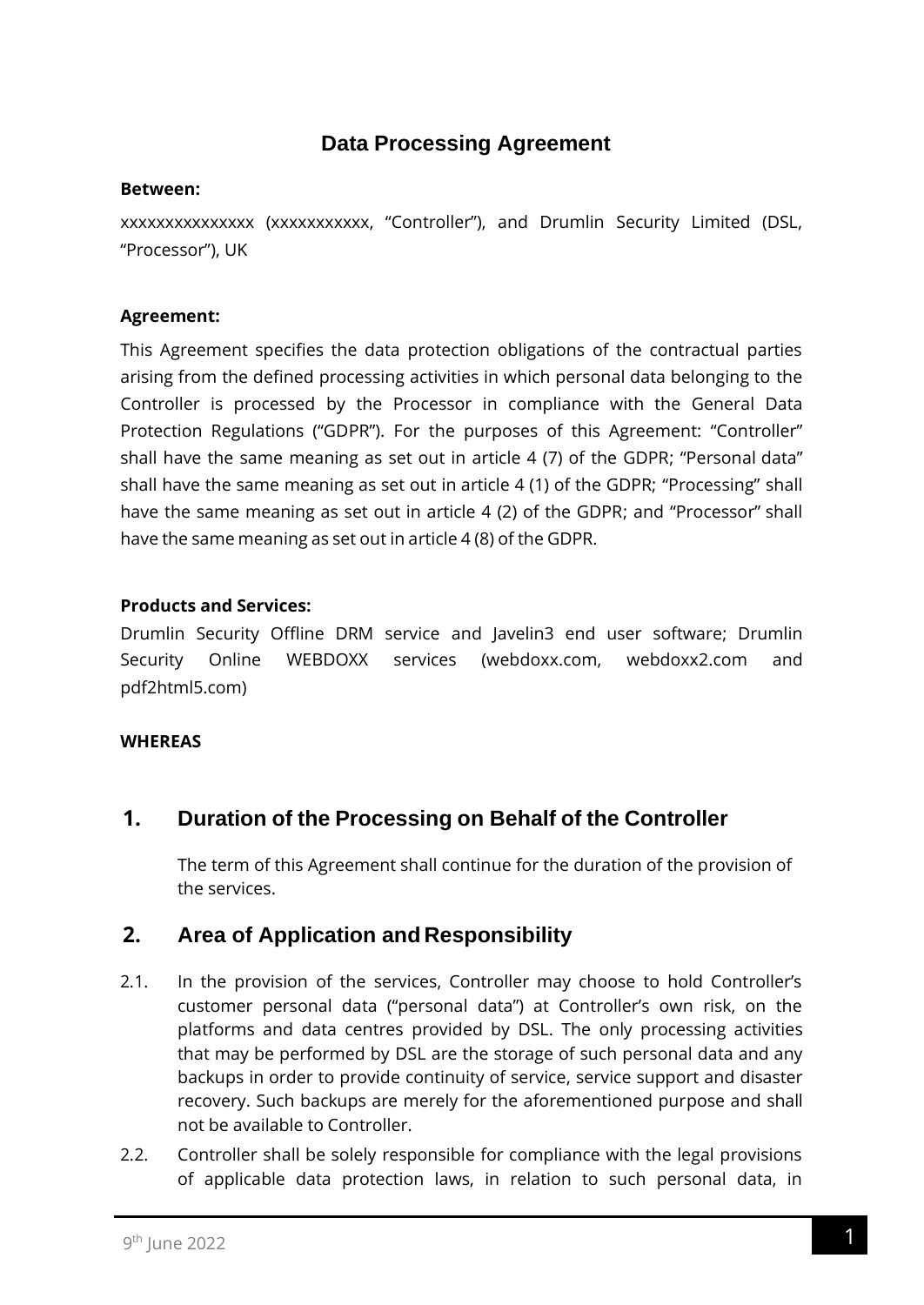particular the lawfulness of the data processing ("Controller" as defined under the GDPR).

## **3. Obligations of the Provider**

- 3.1. To the extent that DSL shall be considered a processor of Controller's customer personal data, the following clauses apply:
- 3.2. Any additional processing of personal data shall only be in accordance with instruction from Controller, unless an exception applies as defined in the GDPR. DSL shall promptly inform Controller if it believes that an instruction of Controller violates applicable laws. In such cases, DSL reserves the right to refuse Controller's instructions.
- 3.3. DSL shall implement technical and organisational measures to protect Controller's customer data and to ensure the confidentiality, integrity, availability and capacity of the systems and services. DSL shall be obliged, in accordance with the GDPR, to implement a procedure for regularly reviewing the technical and organisational measures designed to ensure the security of the processing.
- 3.4. DSL reserves the right to alter the agreed security measures, provided that any such amendment ensures that the agreed level of protection shall not be materially diminished.
- 3.5. DSL agrees to reasonably assist Controller in respect of any requests and claims in accordance with the GDPR.
- 3.6. DSL shall ensure that employees, subcontractors and affiliates who may be involved in the processing of Controller's data shall act in accordance with this Agreement.
- 3.7. DSL shall inform Controller promptly if DSL becomes aware of any breaches which affect Controller's personal data.
- 3.8. DSL shall, once notified in writing, inform Controller of any request for disclosure of personal data by authorities, unless expressly prohibited under applicable laws.
- 3.9. Controller may contact the Data Protection Officer by sending an email to support@drumlinsecurity.com .
- 3.10. At termination of services and written request from the Controller, all customer data, personal or otherwise, shall be deleted within an appropriate time, in accordance with applicable laws.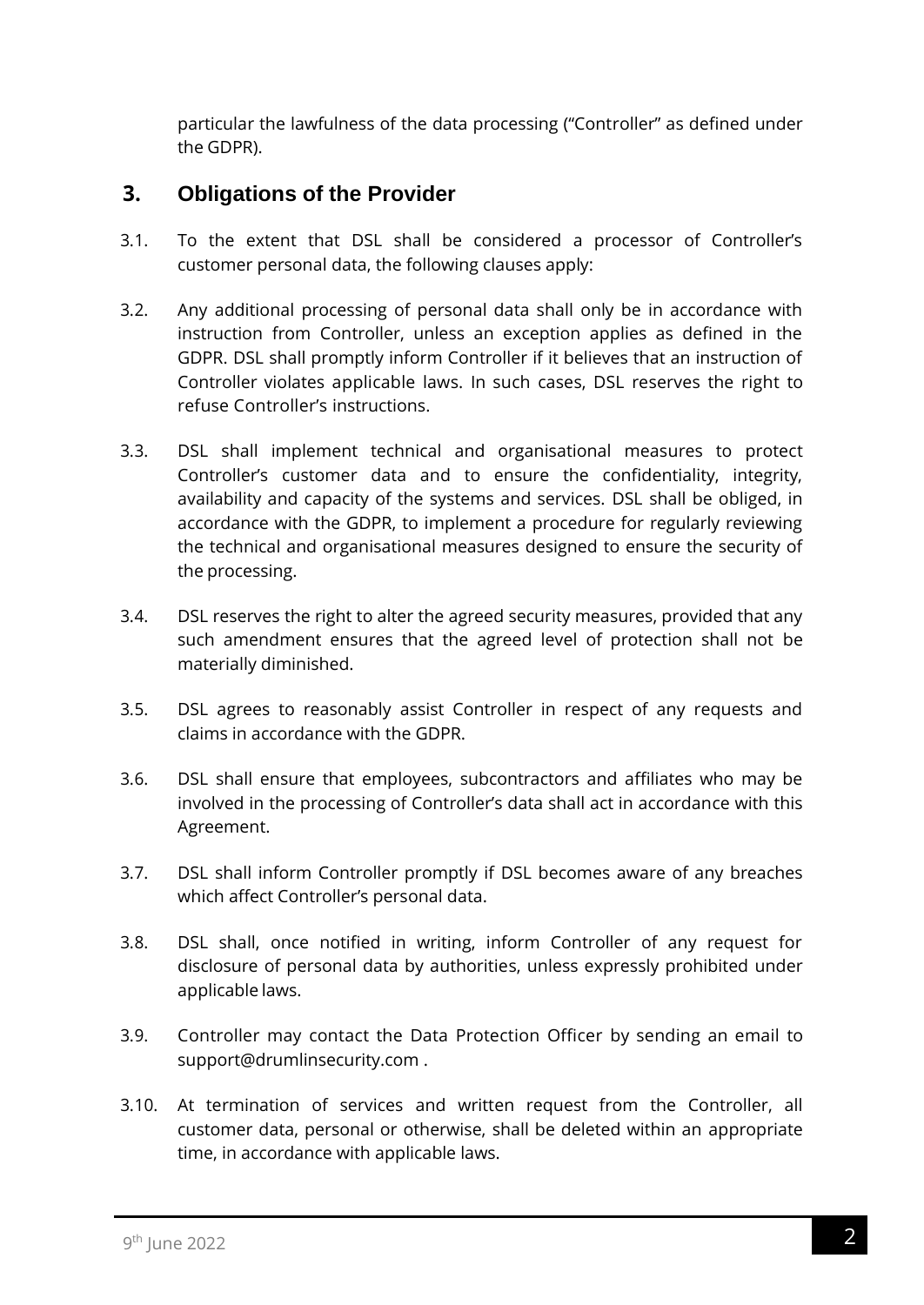3.11. In the event of a claim against Controller regarding any of the rights defined under the GDPR, DSL shall provide reasonable assistance to the Controller to avert any such claim.

# **4. Obligations of Controller**

- 4.1. Controller shall inform DSL of any issues with respect to data protection laws promptly.
- 4.2. Controller acknowledges that DSL shall ensure reasonable security and organisational measures to protect their personal data. Controller shall also agree to undertake similar security measures to ensure the protection of their personal data hosted on the DSL platforms and data centres.
- 4.3. In the event of a claim against Controller regarding any of the rights defined under the GDPR, this Agreement shall apply accordingly.
- 4.4. Controller acknowledges and agrees that DSL has no knowledge of the retained personal data or how such personal data shall be utilised and therefore, no awareness of how such personal data shall be processed, other than as stated in clause 2.1 above.
- 4.5. It is Controller's duty to ensure that appropriate backups are retained in relation to the personal data described in this Agreement.

# **5. Requests from Data Subjects**

In the event DSL receives a request for correction, deletion or information, DSL shall refer such requests to Controller, provided that Controller may be identified. DSL shall provide reasonable assistance to Controller. DSL shall not be liable in the event the request not be answered at all, not be answered correctly or not answered promptly by Controller.

# **6. Subcontractors (Additional Processors)**

- 6.1. DSL may require subcontractors for maintenance, management of the data centre structure, telecommunication services and for provision of the services.
- 6.2. A list of subcontractor companies currently in use, including place of business, shall be available to Controller on request.
- 6.3. In the event DSL uses subcontractors, it is DSL's responsibility to transfer its data protection obligations from this Agreement to the subcontractor. DSL retains full responsibility for the subcontractors in respect of this Agreement.